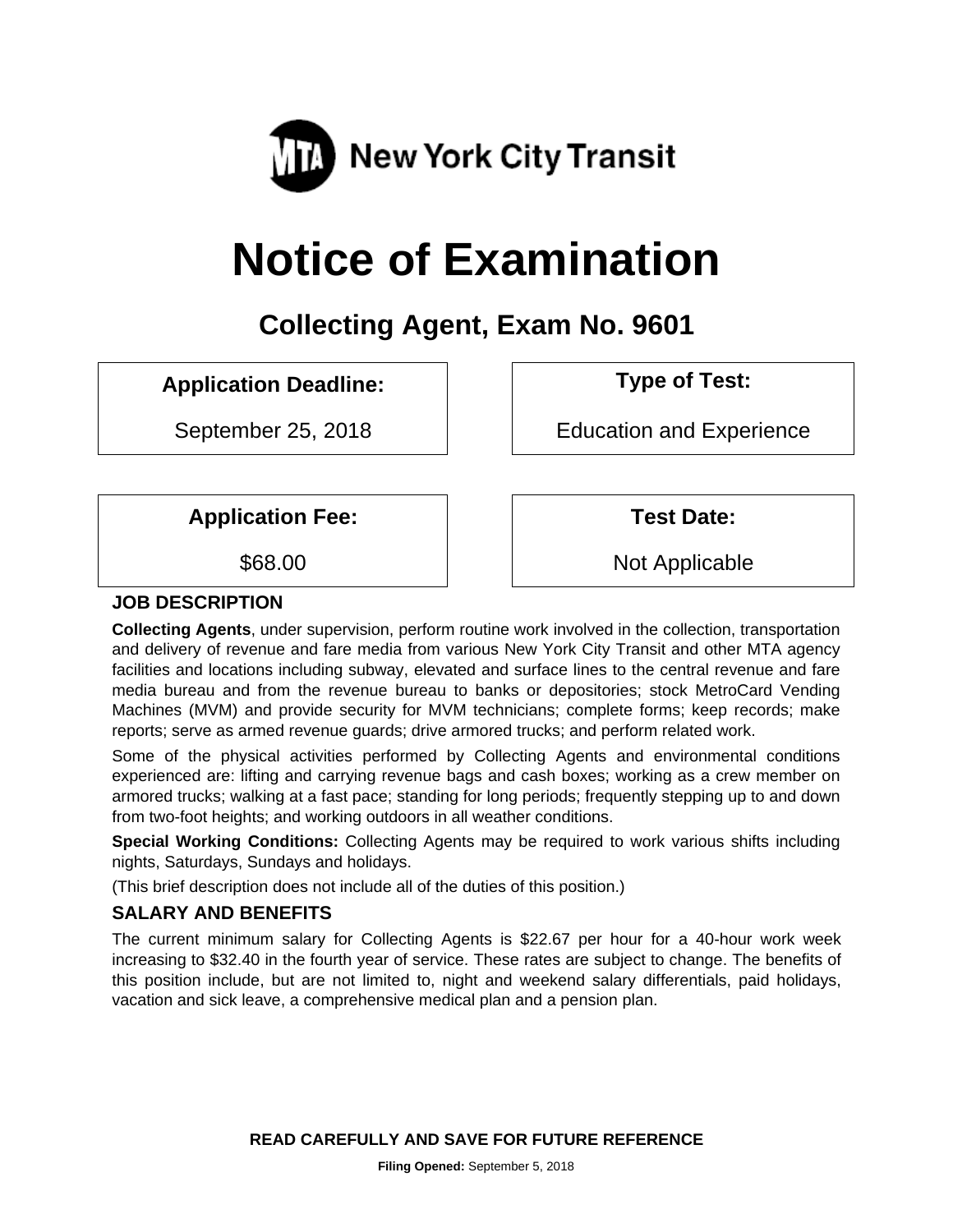#### **HOW TO QUALIFY**

#### **Experience and License Requirements:**

- 1. By the **last day of the Application Period,** you must meet one of the following experience requirements:
	- (A) Three years of full-time experience as an armed armored car guard, armed security guard, armed peace officer, armed military police officer or comparable armed work experience in a related field; or three years of full-time experience in New York City Transit as a Station Agent or Transit Property Protection Agent; or
	- (B) Two years of full-time experience described in "1A" above, plus at least two years of full-time experience as an unarmed armored car guard or security guard, peace officer, military police officer or in a position performing comparable work.
- 2. By the **last day of the Application Period**, you must also possess:
	- (A) A valid Carry Business, Limited Carry Business, Special Carry Business, Carry Guard or Special Carry Guard Handgun License issued by the New York City Police Department, or issued by a jurisdiction in New York State, valid for carry in New York City; and
	- (B) A Class B Commercial Driver License (CDL) with an airbrake endorsement valid in the State of New York.

#### **Persons retired from public service are advised to consult with their pension system regarding the pension implications of a possible appointment as a Collecting Agent with New York City Transit.**

The following are examples of types of experience that are **not** acceptable: bail bond investigator, bodyguard, chauffeur, or private investigator.

You are responsible for determining whether you meet the qualification requirements for this examination prior to submitting the *Application*. If you are marked "Not Qualified," your application fee will **not** be refunded and you will **not** receive a score.

#### **REQUIREMENTS TO BE APPOINTED**

**Handgun License Requirement:** At the time of appointment, you must still possess a valid handgun license described in the "HOW TO QUALIFY" section. At this time, you will receive the New York City Transit endorsement for your handgun license. This license must be maintained for the duration of employment. Failure to maintain this license while employed in the title of Collecting Agent may result in dismissal.

**Driver License Requirement:** At the time of appointment, you must still possess a Class B Commercial Driver License (CDL) with an airbrake endorsement valid in the State of New York. This New York State Class B Commercial Driver License (with an airbrake endorsement and no restrictions which would preclude the performance of the duties of a Collecting Agent) must be maintained for the duration of employment. If you have serious moving violations, a license suspension or an accident record, you may be disqualified. Failure to maintain this license while employed in the title of Collecting Agent may result in dismissal.

**Medical Requirement:** Medical guidelines have been established for the position of Collecting Agent. You will be examined to determine whether you can perform the essential functions of the position. Where appropriate, a reasonable accommodation will be provided for a person with a disability to enable him or her to perform the essential functions of the job.

(Continued)

#### **READ CAREFULLY AND SAVE FOR FUTURE REFERENCE**

**Filing Opened:** September 5, 2018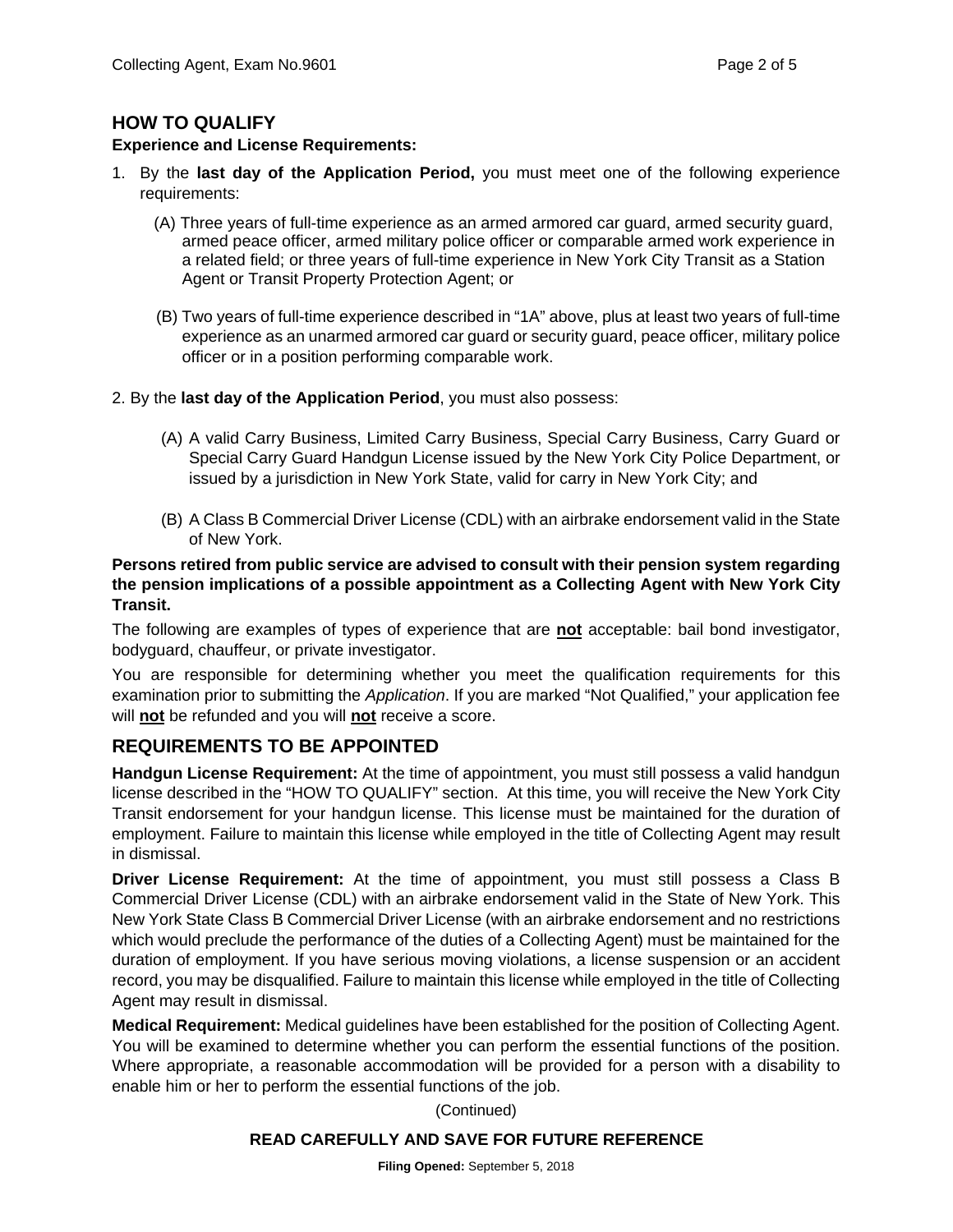# **REQUIREMENTS TO BE APPOINTED** (Continued)

**Drug Screening Requirement:** You must pass a drug screening in order to be appointed.

**Residency:** New York City residency is not required for this position

**English Requirement:** You must be able to understand and be understood in English.

**Proof of Identity:** Under the Immigration and Reform Control Act of 1986, you must be able to prove your identity and your right to obtain employment in the United States prior to employment with MTA New York City Transit.

# **HOW TO OBTAIN AN APPLICATION**

During the application period, you may obtain an *Application* for this examination online at http://mta.info/nyct/hr/appexam.htm or in person at the MTA Exam Information Center as indicated below.

**MTA Exam Information Center:** Open Monday through Friday, from 9 AM to 3 PM, in the lobby at 180 Livingston Street, Brooklyn, New York. Directions: take the A, C, F or R trains to the Jay Street-Metro Tech Station, or the 2, 3, or the G train to the Hoyt Street Station.

#### **REQUIRED FORM(S)**

- 1. **Application:** Make sure that you follow all instructions included with your *Application*, including payment of fee. Save a copy of the instructions for future reference.
- 2. **Education and Experience Test Paper:** This form must be filled out completely and in detail for you to receive your proper rating. Follow all instructions that are detailed on the Education and Experience Test Paper. Keep a copy of your completed Education and Experience Test Paper for your records.

# **HOW TO SUBMIT AN APPLICATION AND PAY THE APPLICATION FEE**

If you believe you meet the requirements in the "How to Qualify" section, you **must** apply by mail. MTA New York City Transit will **not** accept applications in person.

#### **Applications by Mail must:**

- 1. Include all of the required forms, as indicated in the "Required Forms" section above.
- 2. Be postmarked by the last day of the application period.
- 3. Be mailed to the address in the "Correspondence" section of this notice.
- 4. Include the appropriate fee in the form of a money order.

#### **The Money Order (Postal Money Order preferred) must:**

- 1. Be made payable to the MTA New York City Transit
- 2. Be valid for one year.
- 3. Have the following information written on it: your name, home address, the last four digits of your social security number, and the exam title and exam number.

Save your money order receipt for future reference and proof of filing an *Application*.

#### **Cash and personal checks will not be accepted**.

**Application Fee:** This fee is generally non-refundable. Under special circumstances, you may be entitled to a refund. You should refer to the Department of Citywide Administrative Services (DCAS) Exam Regulations to determine if you are entitled to a refund prior to requesting one. You can refer to the bottom of the last page of this Notice of Examination for instructions on how to obtain a copy of the DCAS Exam Regulations.

#### **READ CAREFULLY AND SAVE FOR FUTURE REFERENCE**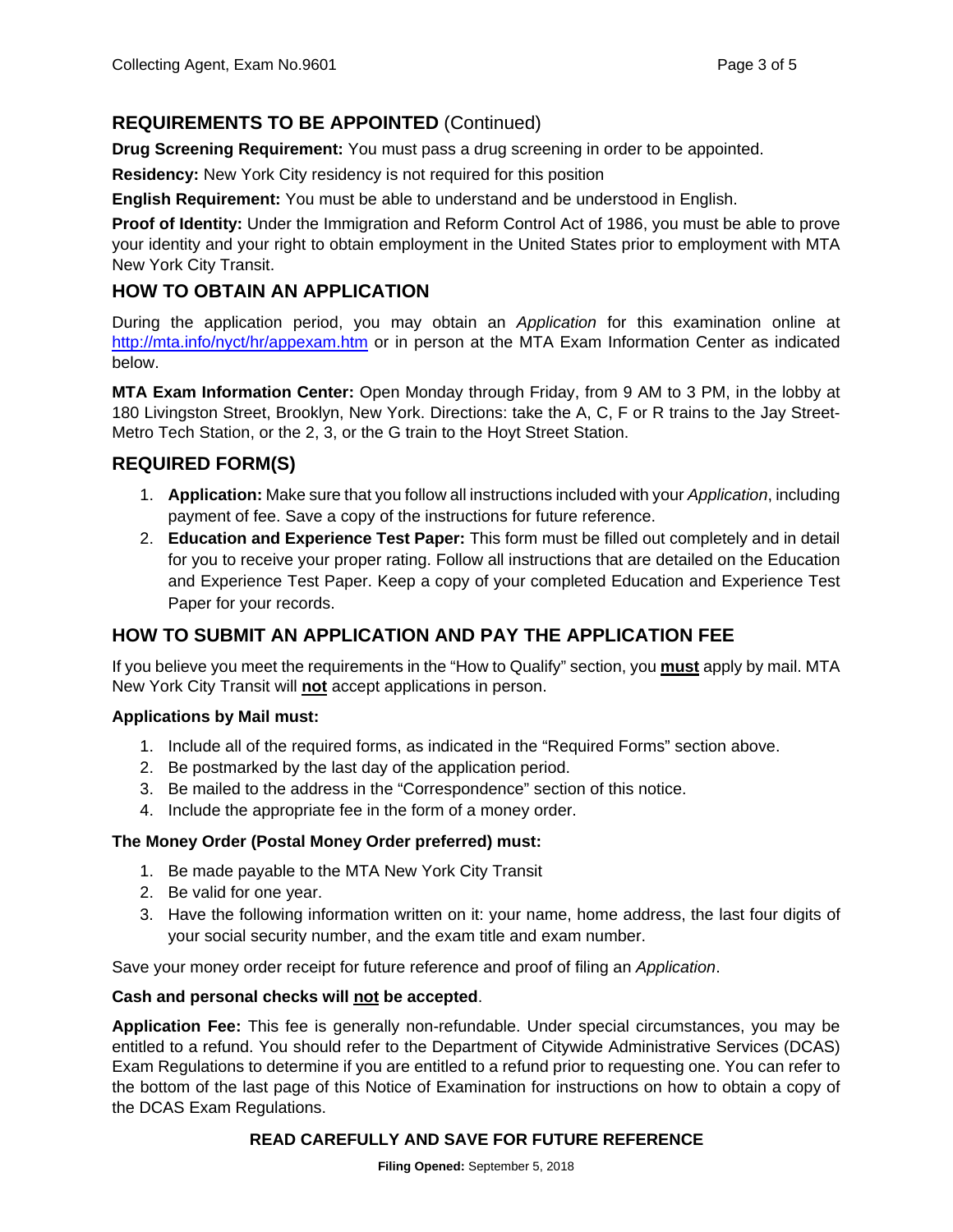# **HOW TO SUBMIT AN APPLICATION WHEN REQUESTING A FEE WAIVER**

Applicants who wish to request a Fee Waiver must obtain an *Application* in person at the MTA Exam Information Center as indicated above and must submit the *Application* and required forms by mail to the address in the Correspondence section below **by the last day of the application period**.

MTA New York City Transit will not accept *Applications* in person. Additional information on how to request an application fee waiver is available with the *Application.*

#### **THE TEST**

Your score will be determined by an education and experience test. You will receive a score of 70 points for meeting the experience and license requirements listed above in the **"HOW TO QUALIFY"** section. After these requirements are met, you will receive additional credit for a total of 100 points maximum on the following basis:

- (A) 10 points for a total score of 80 for at least one (1) but less than two (2) years of additional fulltime satisfactory experience as an armed armored car guard, armed security guard, armed peace officer, armed military police officer or comparable armed work experience in a related field.
- (B) 20 points for a total score of 90 for least two (2) but less than (3) years of additional full-time satisfactory experience as described in (A) above.
- (C) 30 points for a total score of 100 for three (3) or more years of additional full-time satisfactory experience as described in (A) above.

You will receive a maximum of one year of experience credit for each year you worked. If you have any of the above experience on a part-time basis, it will be credited according to the equivalent percent of full-time experience. Experience used to meet the minimum requirements cannot be used to gain additional credit.

Veterans' or Disabled Veterans' Credit will be granted only to eligible passing candidates who request that they be applied. Veterans' or Disabled Veterans' Credit should be requested at the time of application, but **must** be requested before the date the eligible list is established. Claims for Veterans' or Disabled Veterans' Credit cannot be made once the eligible list is established.

# **THE TEST RESULTS**

If you pass the education and experience test, your name will be placed in final score order on an eligible list and you will be given a list number. You will be notified by mail of your results. If you meet all requirements and conditions, you will be considered for appointment when your name is reached on the eligible list.

#### **CORRESPONDENCE**

**Change of Contact Information**: It is critical that you promptly notify the MTA New York City Transit of any change to your contact information (telephone number, mailing address and/or email address). You may miss important information about your exam(s) or consideration for appointment, including important information that may require a response by a specified deadline, if we do not have your correct contact information. To update your contact information with the MTA New York City Transit, you may:

- 1. Visit us at the MTA Exam Information Center;
- 2. Email us at examsunit@nyct.com, with the subject named 'Contact Info Update'; or
- 3. Mail us at the address below, with the words 'Contact Info Update' next to the exam title.

(Continued)